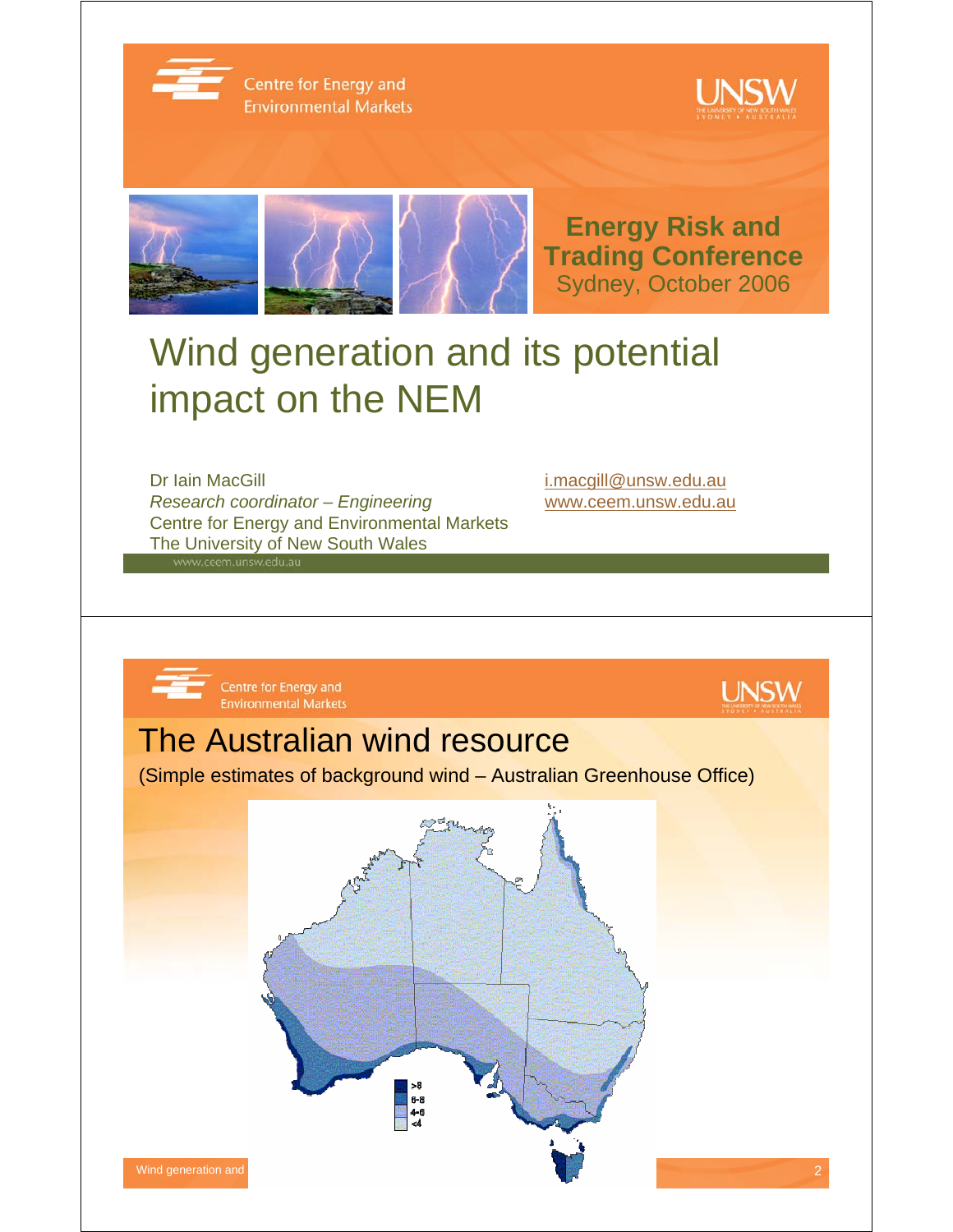

Wind generation and its potential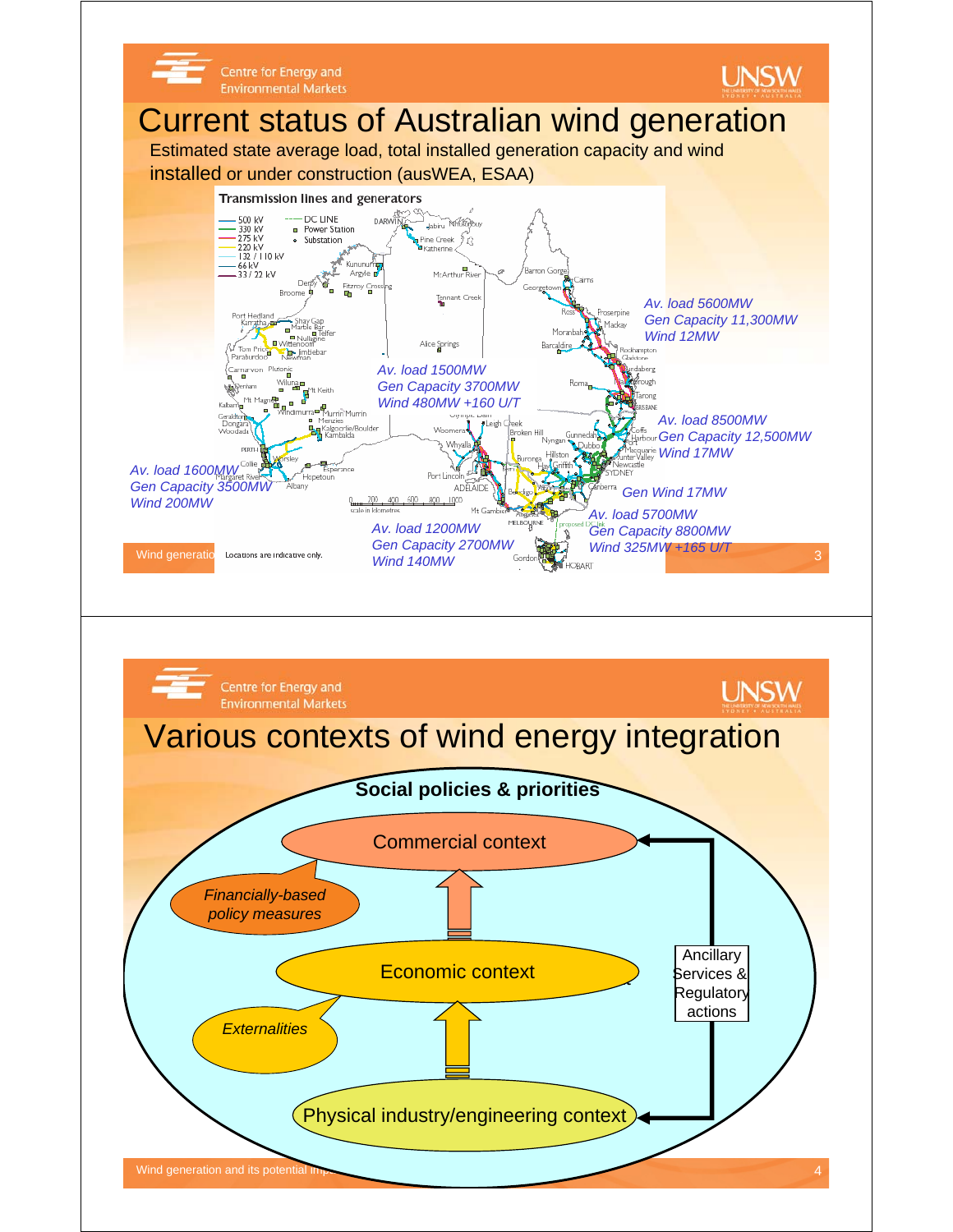



Centre for Energy and **Environmental Markets** 

## **UNSW**

### Physical integration of significant wind

- **All loads, generators + network elements have electrical flows that** are variable, not completely controllable + somewhat unpredictable
- **Wind:** reliable but highly variable, only somewhat (downwardly) controllable + somewhat unpredictable
	- *Variability by some measures actually more predictable than base-load thermal plant where unexpected variations are forced outages*

### *The operational challenge for power systems*

- Attempting to maintain continuous flow of end-user energy services
- Complex, stochastic, only partially predictable and time-critical systems: no cost-effective electricity storage
- manage small disturbances well but entire system put at risk by *large unexpected* changes:
	- **failure of large centralised generation, Tx elements or loads**
	- many strongly correlated small loads eg. Air Conditioners

Wind generation and its potential impact on the NEM 6 and the NEM 6 and the NEM 6 and the NEM 6 and the NEM 6 and the NEM 6 and the NEM 6 and the NEM 6 and the NEM 6 and the NEM 6 and the NEM 6 and the NEM 6 and the NEM 6 *significant wind generation experiencing shared extreme weather events*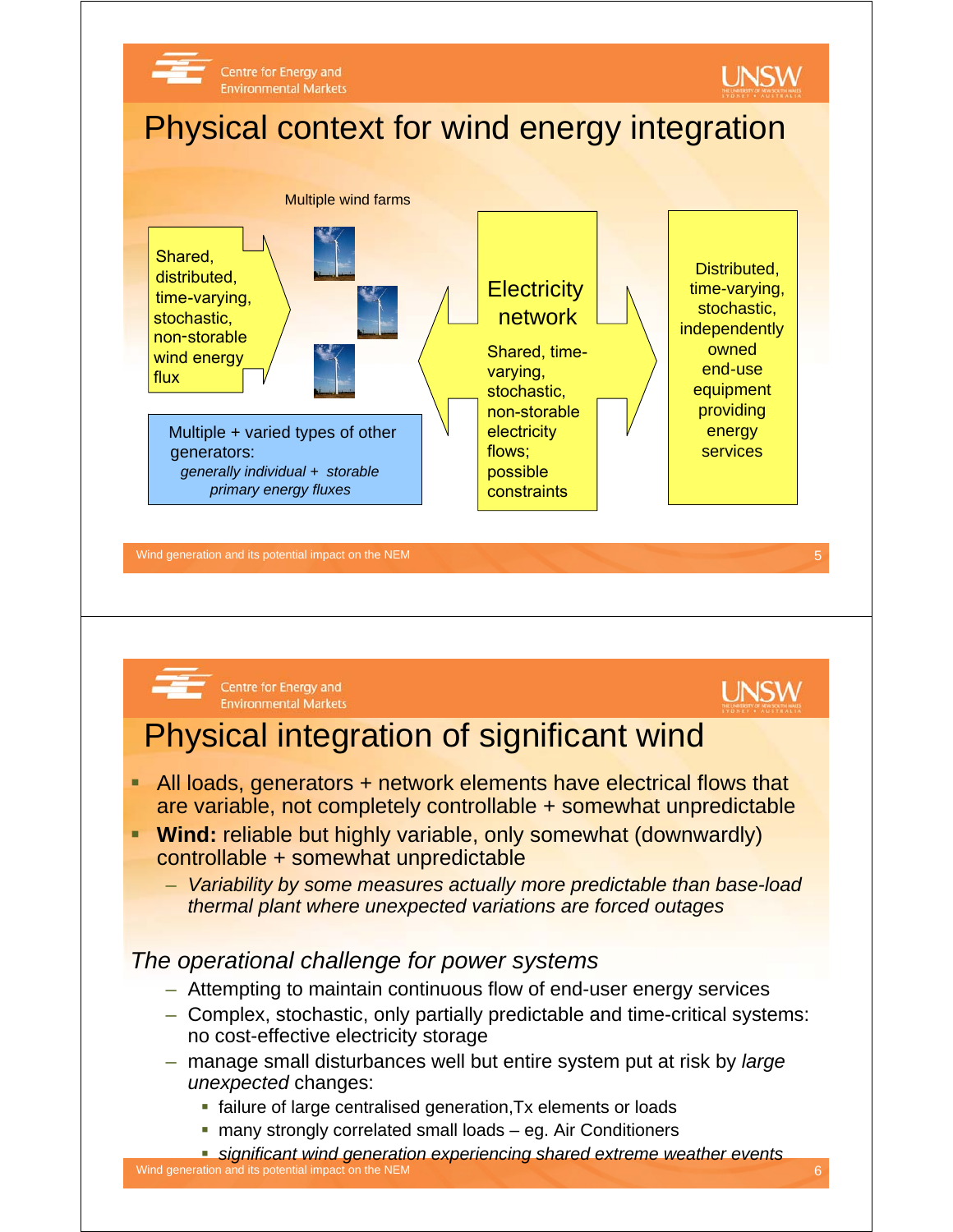

Wind generation and its potential impact on the NEM prediction methods. Upper curves are statistically based systems, lower curves are weather forecast based systems, from Giebel et al. (2003).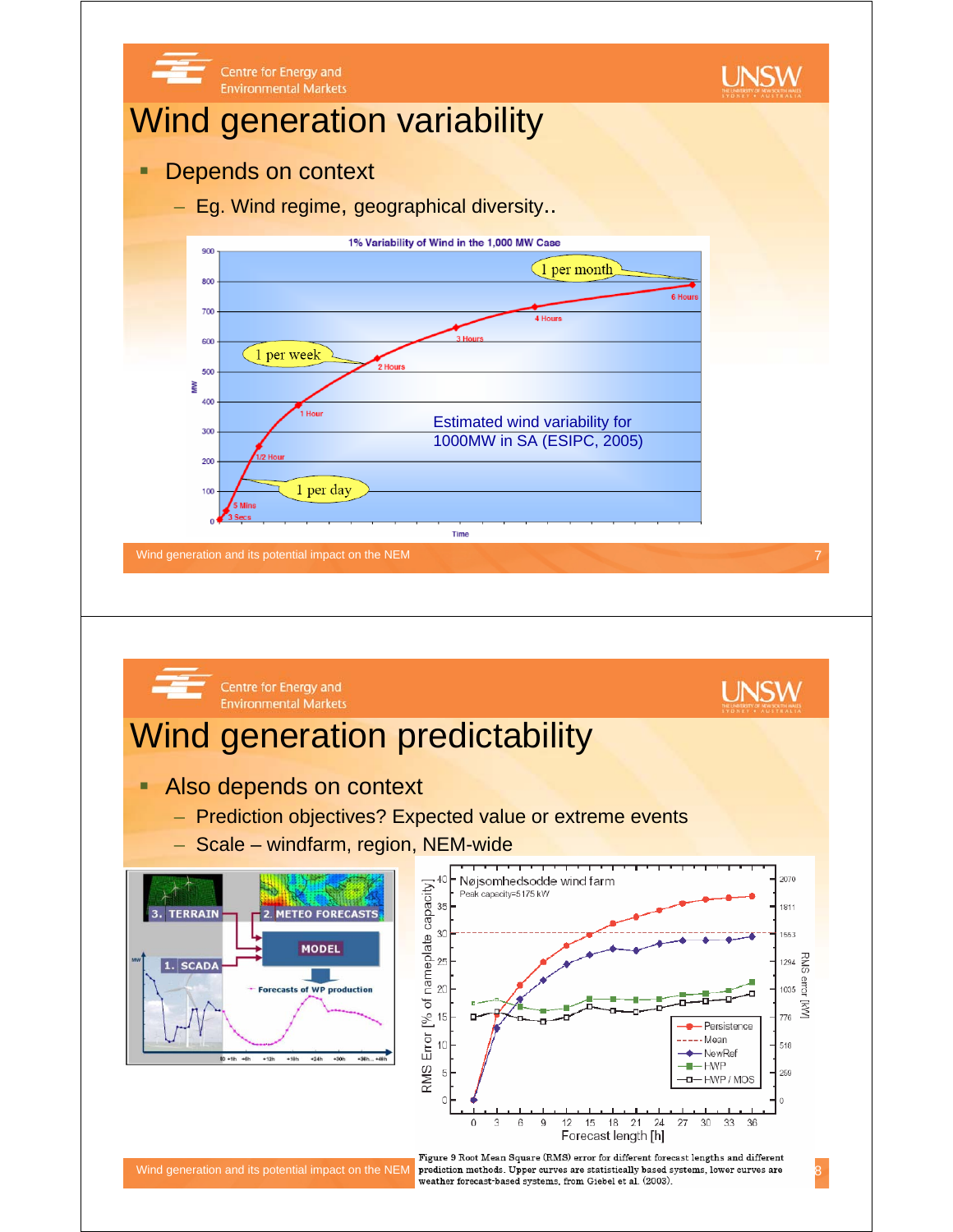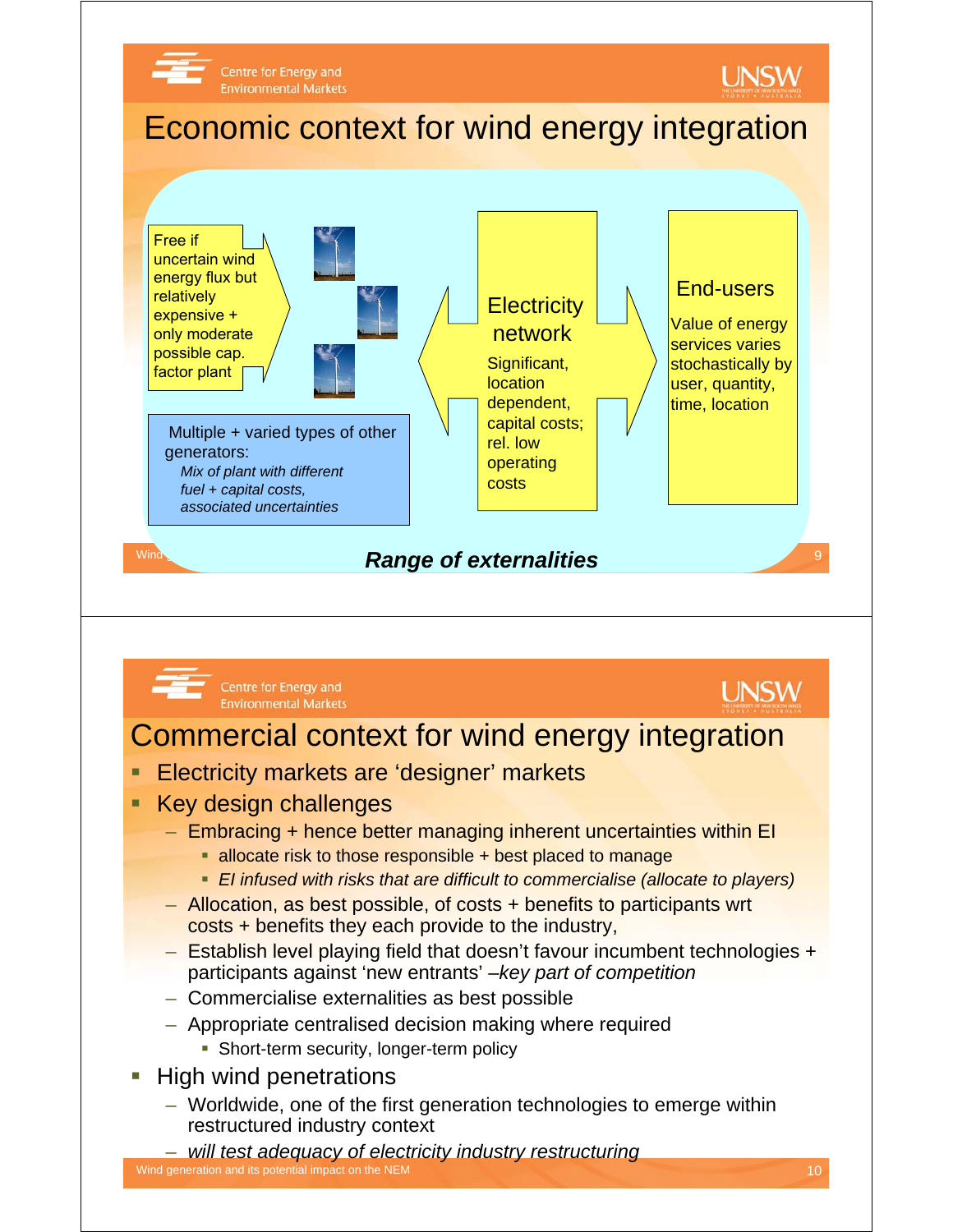

- Increased FCAS requirements
- Forecasting challenges price + reserves
- MCE (WETAG) (2005) ….
	- Technical standards
	- Network flows
	- Wind farm modelling
	- Information disclosure
	- Cost recovery for FCAS
- **ESIPC South Australia (2003 onwards..)** 
	- Technical standards, scheduled operation, forecasting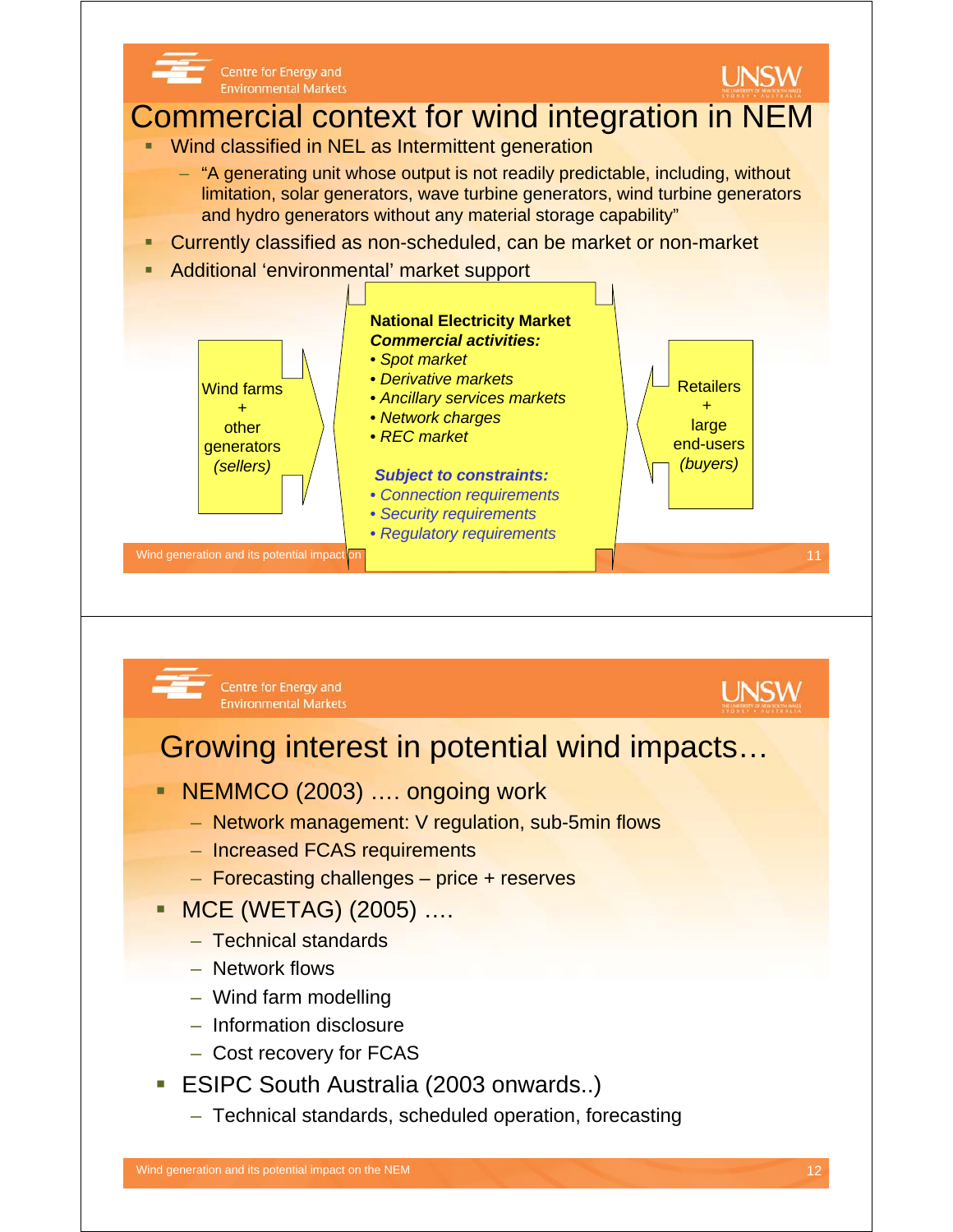

- Generate whenever wind is blowing (possibly s.t. to N/W constraints)
- Wind farms (or local retailer) operate as "price takers" although high penetrations will impact spot market prices – *difficult to estimate*
- Value of wind energy in the spot market depends on how regularly wind farms are producing when spot prices are high *can be reasonably good correlation seasonally and daily cycle*
- Wind farm developers see locational price signals
- Load will remain major source of variability + unpredictability until we see considerably higher wind penetrations (SA an exception)
	- **NEMMCO has interim + progressing major NEM wind forecasting sys**
- Considerable transparency
	- NEMMCO provide historical generation, now also non-scheduled generation forecast in pre-dispatch + PASA
- Coming changes to wind non-scheduled status
	- **Semi-dispatch:** Wind farms can be given downward dispatch targets when network constraints (NEMMCO is progressing)
	- **Scheduled generation:** Licensing requirement by ESCOSA.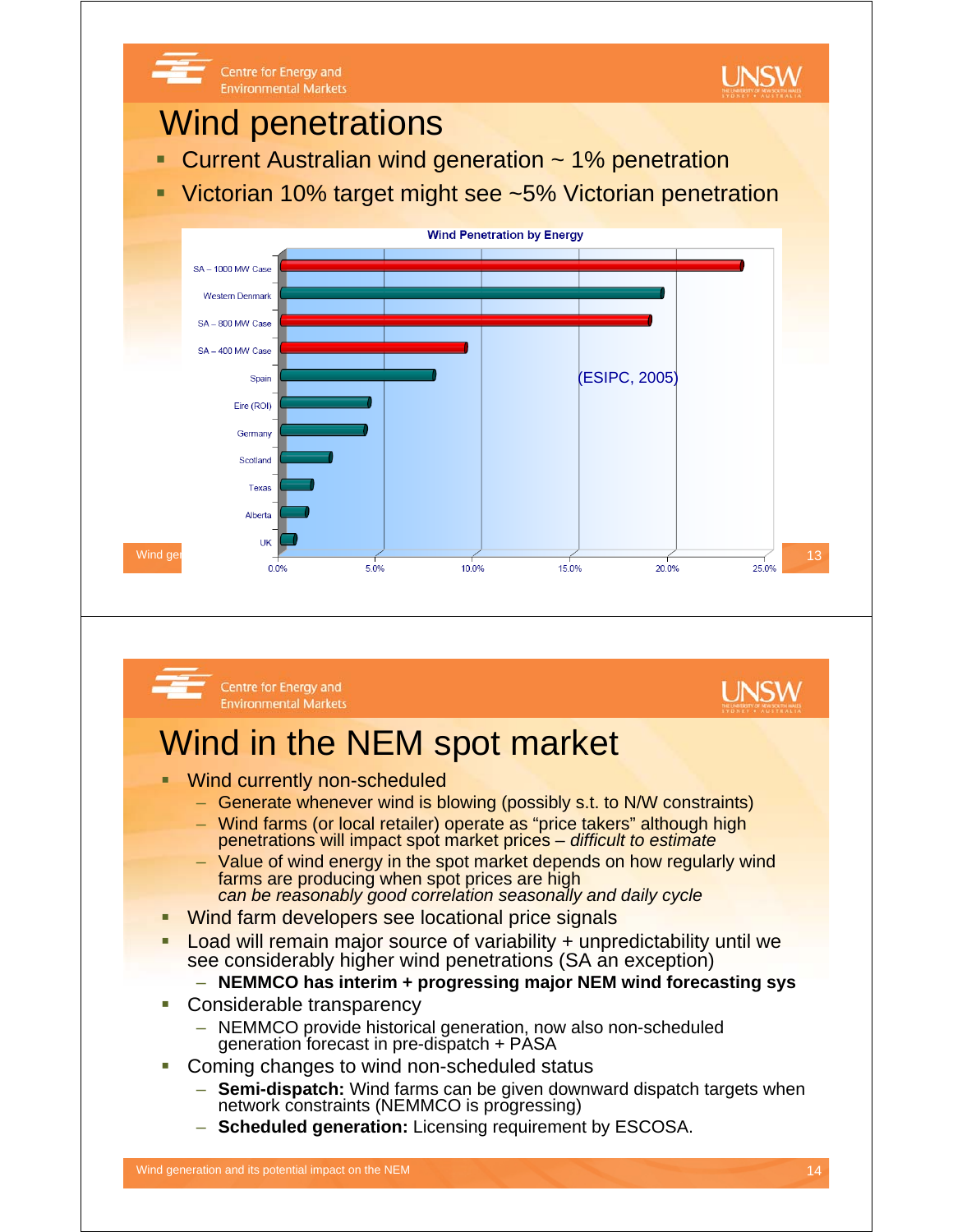

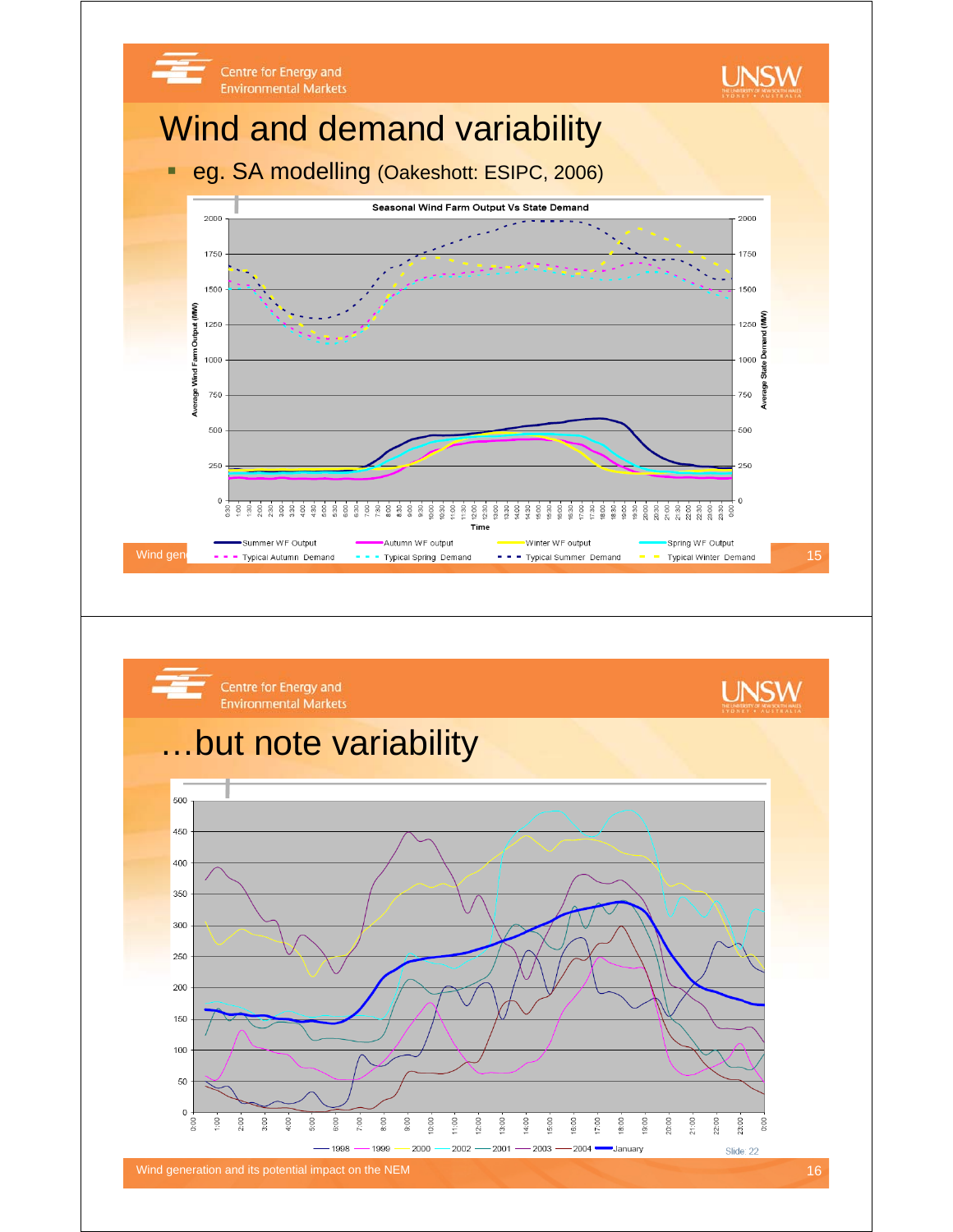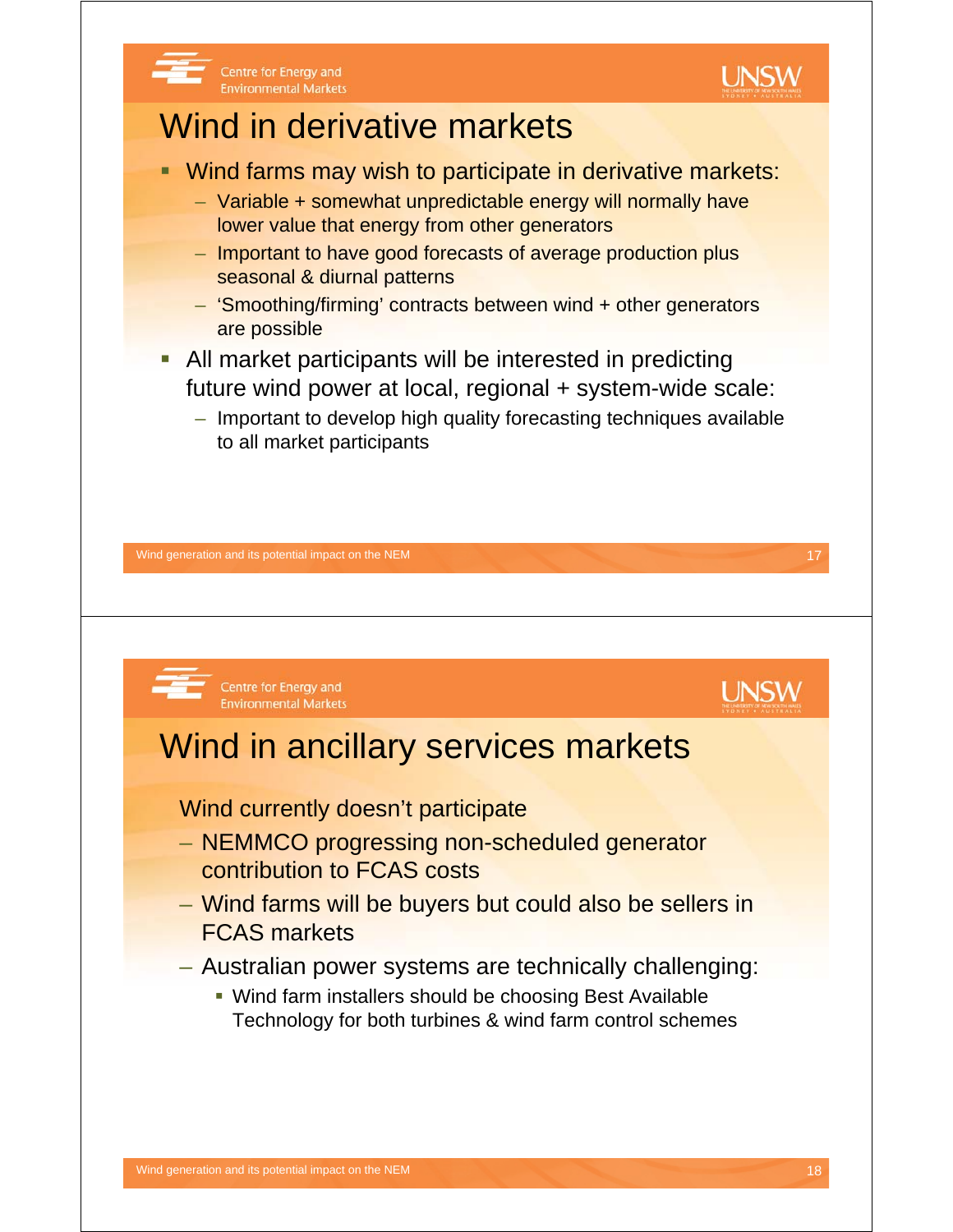